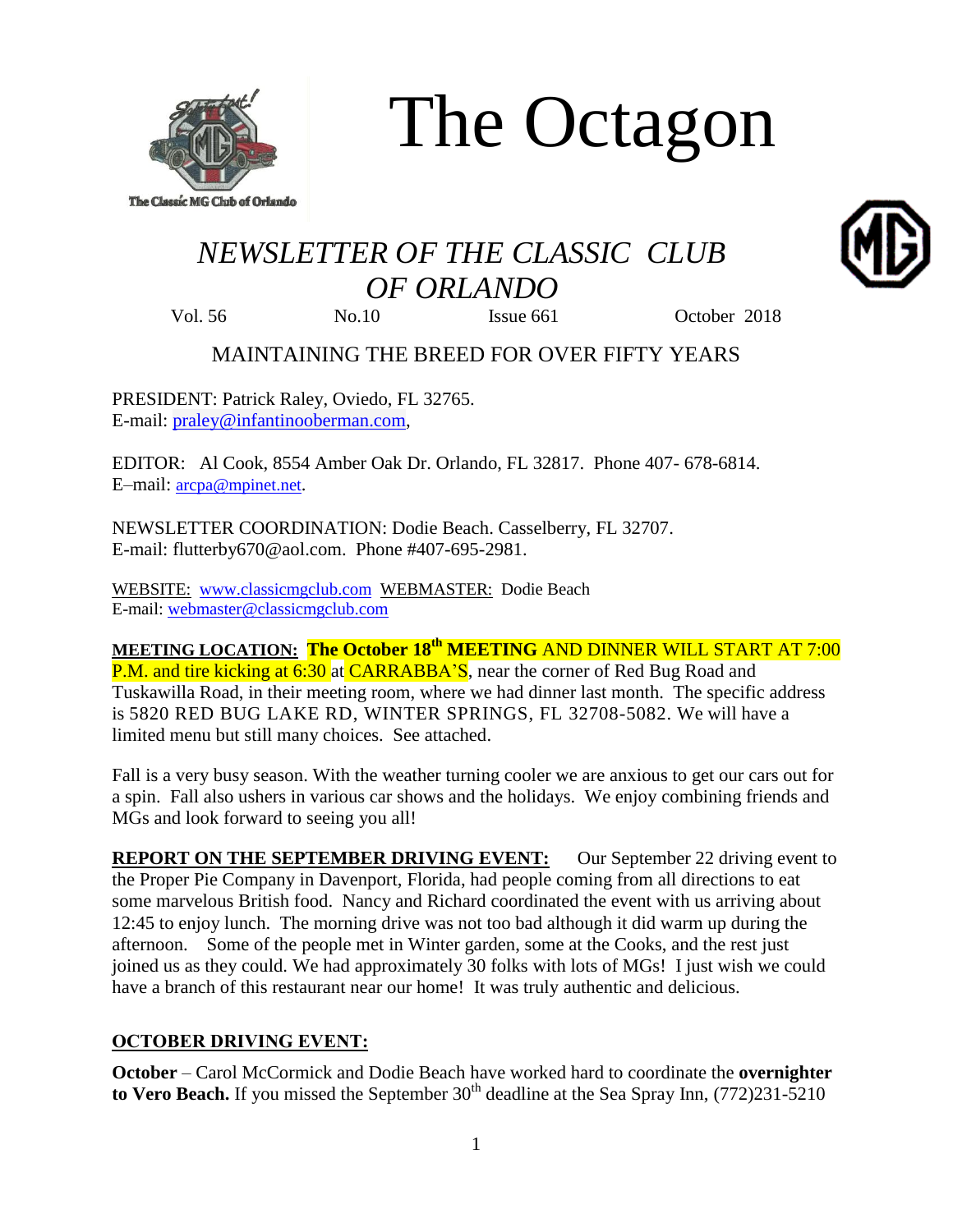<https://www.seasprayinnverobeach.com/>, you may be able to still contact the hotel, but we are unaware of any cancelations. You are still welcome to join us, and we have a wonderful weekend planned. We are excited to have Norm Ridgely and the MGCC-Florida (East Coast MG folks) joining us! We will be visiting and having lunch at the Sealantro Café in the McKee Botanical Gardens.

Saturday Morning, we will Meet at Gatorland at 9:30 for a departure at 10:00. It is an hour to Yeehaw Junction for a pit stop. Another hour to McKee Botanical Garden, <https://mckeegarden.org/> . Norm Ridgely arranged a special admission of only \$5.00!

The hotel has a roof top deck for our Cocktail Party from 4:00 to 5:30 PM. Bring a snack to share and BYOB. Dinner will follow at Waldo's at 6:00 PM. <http://www.waldosvero.com/index.html>

On Sunday morning, we will meet 9:00AM at the Seaside Grill, 4200 Ocean Dr., at Jaycee Park for breakfast. Following breakfast, we will travel north on A1A to the McLarty Treasure Museum. The Museum is small and it won't take long to go through, and they have a nice lookout spot, great photo options: [https://verobeach.com/explore-vero-beach/mclarty-treasure](https://verobeach.com/explore-vero-beach/mclarty-treasure-museum)[museum.](https://verobeach.com/explore-vero-beach/mclarty-treasure-museum) We will continue north on A1A to Indialantic to connect with US 192 back to Orlando. See attached flyer for the summary.

#### **NEW MEMBERS:**

We want to extend a warm Florida welcome to our newest members!

Bob and Elaine Hooker from St. Cloud, Florida, are originally from New Zealand. They moved to Central Florida to be near their children. They have a 1980 MGB that has been converted to chrome bumpers including lowered to the "correct" chrome bumper stance.

Richard and Maria Nodarse have a 1972 MGB.

Gus Vileta, is a new Orlando member. Gus, you will need to tell us what car you have (or want!) at the meeting.

Jim Allen lives in Sanford. His MGB was previously owned by his brother and by his father. We love "family MGs."

**WEBSITE:** Check out our updated website [www.classicmgclub.com.](http://www.classicmgclub.com/)

#### **OTHER EVENTS:**

**GOF 2019:** For those of you who may have missed it, it's official that we are having the GOF in Daytona Beach next year. It will be held at the Plaza Resort & Spa on the beach. **Save the date: 11th thru 14th of April**. The main feature will be taking a drive on the road course around the race track on a Friday afternoon. We will also have a few driving MG's road events in the Daytona area. We are starting on a Thursday for the early birds with something for them to do, a meet & greet as well as a driving tour. Go to<https://www.mgclassics.org/gofsouth> for registration and Hotel information. A copy of the registration form is attached.

**MG Jamboree**: The Florida Suncoast MG Club is holding their biennial Jamboree November 16-18, 2018 at the Safety Harbor Resort and Spa which is located on the west side of Tampa